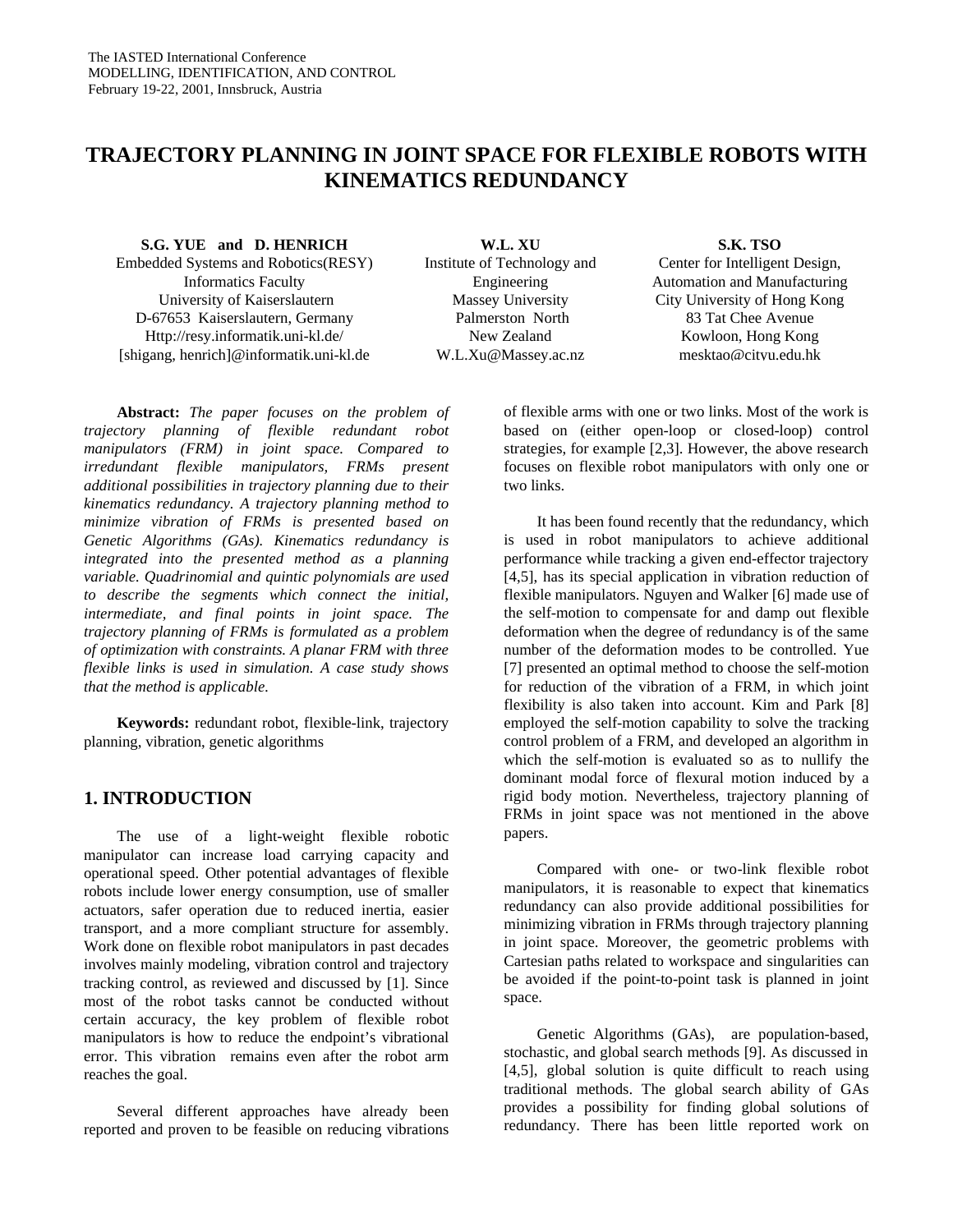applying GAs to trajectory planning of flexible robot manipulators.

In the following sections, a trajectory planning method for FRM based on GAs to minimize vibration while moving between the initial and final points is presented. First, a finite element model for describing dynamics of FRM is introduced (Section 2). Kinematics redundancy is integrated into the planning method as variables (Section 3). Quadrinomial and quintic polynomial are used to describe the paths which connect the initial, intermediate and final points in joint space (Section 4). The trajectory planning of FRM is formulated as a problem of optimization (Section 5). Suitable parameters of each polynomial between two points, suitable initial and final configurations are determined by using GAs (Section 6). Finally, a planar FRM with three flexible links is used in simulation and a case study is conducted and discussed (Section 7).

## **2. DYNAMIC MODEL**

Finite element method is employed to build up the dynamic equations of a FRM with multiple flexible links. Without taking into account the joint flexibility, the dynamic equations of a flexible robot manipulator system can then be written as [10]:

$$
[M]\{\ddot{\Phi}\} + [C]\{\dot{\Phi}\} + [K]\{\Phi\} = \{p\}
$$
 (1)

$$
\{\mathbf{t}\} = ([D] + [J_z])\{\ddot{q}\} + \{h\} + \{e\} \tag{2}
$$

where [M] is the  $n_u \times n_u$  global mass matrix, [C] is the  $n_u \times n_u$  global damping matrix, **[K]** is the  $n_u \times n_u$  global stiffness matrix,  $\{p\}$  is the *n<sub>u</sub>*×1 inertia force matrix,  $\{\Phi\}$ ,  $\{\dot{\Phi}\}\$  and  $\{\ddot{\Phi}\}\$  are the generalized coordinates vector, generalized velocity vector and generalized acceleration vector respectively, which describe the deformation behavior of the flexible links,  $n<sub>u</sub>$  is the number of the generalized coordinates, **[D]** is the *n*×*n* inertia mass matrix,  $\{q\}$  and  $\{\ddot{q}\}$ are the vectors which describe the joint angle and angular acceleration respectively, **{h}** is the *n*×1 centrifugal, gravitational, coriolis of the rigid and flexible coupling terms,  $\{e\}$  is the  $n \times 1$  link flexibility term, **[Jz]** is the *n*×1 rotor inertial mass matrix, **{t}** is the *n*×1 actuator torque matrix, and *n* is the number of joints in the robot system.

#### **3. REDUNDANCY RESOLUTION of FRM**

For a redundant robot, the number of degrees of freedom *n* of a manipulator is greater than the number of end-effector degrees of freedom *m*. That is, given a position/posture of the end-effector, there are infinite number of robot configurations available. In this study, redundancy of a robot is used to avoid the acute vibration when its end-effector moves from one point to another. How can the redundancy of FRM be used to attain additional goals, such as avoiding acute vibration?



Figure1. Different configurations of a FRM correspond to initial and final point of trajectory

In the previous methods [6,7], the trajectory of a FRM was planned to reduce vibration when the prescribed trajectory was described in Cartesian space. However, the final results based on previous methods are local solutions [4,5] and are prone to various problems related to workspace and singularities, since the trajectory is given in Cartesian space [11]. As mentioned above, the presented method will conduct the planning problem of FRM in joint space. This means that the various problems in Cartesian space can be avoided easily.

Since only point-to-point trajectory is discussed in this paper, there are only two important points (i.e. the initial point and the final point of a possible path ) that should be achieved. Corresponding to the two points, there are infinite possible configurations for each point due to kinematics redundancy, for example, shown in Figure 1. This means that the FRM can start with one suitable pose and end in a different pose, with the starting and final pose determined according to the task being performed.

Thus, the redundancy problem with respect to initial and final points involves determining the initial and final postures. These two postures can be described by *2(n-m)* parameters in joint space, where *(n-m)* is the redundant degree of freedom of the FRM. In our approach, as described in the following chapters, these *2(n-m)* variables can be determined using an optimization method. This means that the redundancy solution corresponding to initial and final points will be determined using GAs.

The problems of redundancy corresponding to intermediate via points will also be solved efficiently by planning in joint space instead of in Cartesian task space, as described in the following sections.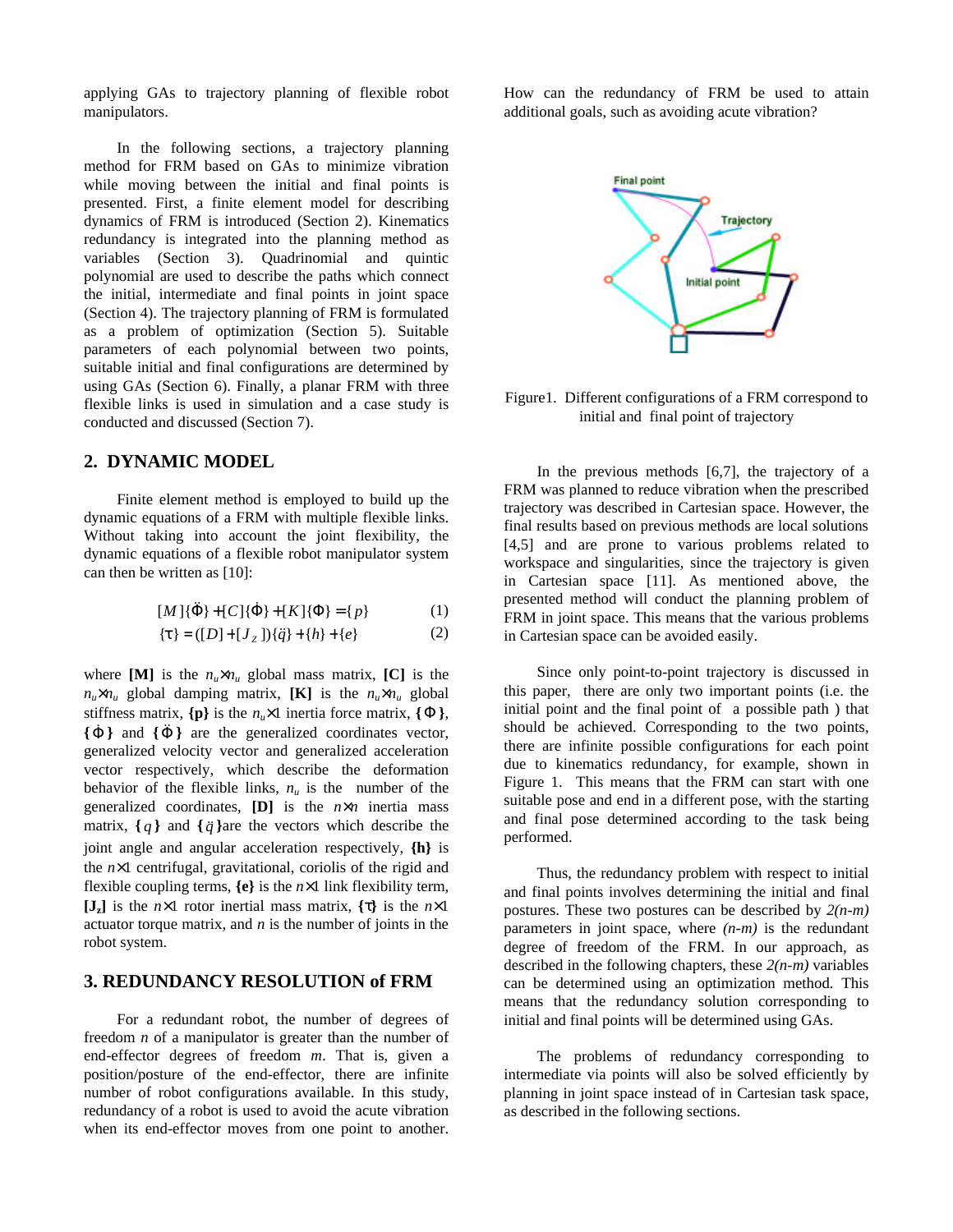#### **4. TRAJECTORY PLANNING STRATEGY**

Here, trajectory refers to a time history of position, velocity, and acceleration for each degree of freedom. Suppose that the point-to-point trajectory consists of several segments with continuous acceleration at the intermediate via point (as shown in Figure 2 ). The position of each intermediate point is supposed to be unknown in the following part of the paper. Of course, the intermediate points can also be given as particular points that should be passed through. This is useful especially when there is an obstacle in the working area.



Figure 2. Intermediate points on the point-to-point trajectory

If we wish to be able to specify the position, velocity, and acceleration at the beginning and end of a path segment, a quadrinomial and a quintic polynomial are required. Suppose that there are  $m_p$  intermediate via points between the initial and the final points.

Between the initial point to  $m_p$  intermediate via points, a quadrinomial is used to describe these segments as:

$$
\boldsymbol{q}_{i,i+1}(t) = a_{i0} + a_{i1}t_i + a_{i2}t_i^2 + a_{i3}t_i^3 + a_{i4}t_i^4, \ (i = 0, \cdots, m_p - 1) \quad (3)
$$

where the constrains are given as

$$
\boldsymbol{q}_i = a_{i0} \tag{4}
$$

$$
\boldsymbol{q}_{i+1} = a_{i0} + a_{i1}T_i + a_{i2}T_i^2 + a_{i3}T_i^3 + a_{i4}T_i^4 \tag{5}
$$

$$
\dot{\boldsymbol{q}_i} = a_{i1} \tag{6}
$$

$$
\dot{\boldsymbol{q}}_{i+1} = a_{i1} + 2a_{i2}T_i + 3a_{i3}T_i^2 + 4a_{i4}T_i^3 \tag{7}
$$

$$
\ddot{\boldsymbol{q}}_i = 2a_{i2} \tag{8}
$$

where  $T_i$  is the executing time from point *i* to point  $i+1$ . The five unknowns can be solved as

$$
a_{i0} = \mathbf{q}_i \tag{9}
$$

$$
a_{i1} = \dot{\boldsymbol{q}}_i \tag{10}
$$

$$
a_{i2} = \ddot{\mathbf{q}}_i / 2 \tag{11}
$$

$$
a_{i3} = (4\mathbf{q}_{i+1} - \dot{\mathbf{q}}_{i+1}T_i - 4\mathbf{q}_i - 3\dot{\mathbf{q}}_iT_i - \ddot{\mathbf{q}}_iT_i^2)/T_i^3 \qquad (12)
$$

$$
a_{i4} = (\dot{\mathbf{q}}_{i+1}T_i - 3\mathbf{q}_{i+1} + 3\mathbf{q}_i + 2\dot{\mathbf{q}}_iT_i + \ddot{\mathbf{q}}_iT_i^2 / 2)/T_i^4
$$
 (13)

The intermediate point  $(i+1)$ 's acceleration can be obtained as:

$$
\ddot{\mathbf{q}}_{i+1} = 2a_{i2} + 6a_{i3}T_i + 12a_{i4}T_i^2 \tag{14}
$$

The segment between the number  $m_p$  intermediate point and the final point can be described by a quintic polynomial as:

$$
\mathbf{q}_{i,i+1}(t) = b_{i0} + b_{i1}t_i + b_{i2}t_i^2 + b_{i3}t_i^3 + b_{i4}t_i^4 + b_{i5}t_i^5, (i = m_p) (15)
$$

where the constraints are given as

$$
\boldsymbol{q}_i = b_{i0} \tag{16}
$$

$$
\mathbf{q}_{i+1} = b_{i0} + b_{i1}T_i + b_{i2}T_i^2 + b_{i3}T_i^3 + b_{i4}T_i^4 + b_{i5}T_i^5 \tag{17}
$$

$$
\dot{\boldsymbol{q}}_i = b_{i1} \tag{18}
$$

$$
\dot{\boldsymbol{q}}_{i+1} = b_{i1} + 2b_{i2}T_i + 3b_{i3}T_i^2 + 4b_{i4}T_i^3 + 5b_{i5}T_i^4 \qquad (19)
$$

$$
\ddot{q}_{i} = 2b_{i2} \tag{20}
$$

$$
\ddot{\boldsymbol{q}}_{i+1} = 2b_{i2} + 6b_{i3}T_i + 12b_{i4}T_i^2 + 20b_{i5}T_i^3 \tag{21}
$$

and these constraints specify a linear set of six equations with six unknowns whose solution is

$$
b_{i0} = \mathbf{q}_i \tag{22}
$$

$$
b_{i1} = \dot{\boldsymbol{q}}_i \tag{23}
$$

$$
b_{i2} = \ddot{\mathbf{q}}_i / 2 \tag{24}
$$

$$
b_{i3} = (20\mathbf{q}_{i+1} - 20\mathbf{q}_{i} - (8\mathbf{q}_{i+1} + 12\mathbf{q}_{i})T_{i} - (3\mathbf{q}_{i} - \mathbf{q}_{i+1})T_{i}^{2})/2T_{i}^{3}(25)
$$

$$
b_{i4} = (-30\mathbf{q}_{i+1} + 30\mathbf{q}_{i} + (14\mathbf{q}_{i+1} + 16\mathbf{q}_{i})T_{i} + (3\mathbf{q}_{i} - 2\mathbf{q}_{i+1})T_{i}^{2})/2T_{i}^{4} (26)
$$

$$
b_{i5} = (12\mathbf{q}_{i+1} - 12\mathbf{q}_{i} - (6\mathbf{q}_{i+1} + 6\mathbf{q}_{i})T_{i} - (\mathbf{q}_{i} - \mathbf{q}_{i+1})T_{i}^{2})/2T_{i}^{5} \qquad (27)
$$

As formulated above, the total parameters that should be determined are the joint angles of each intermediate via point  $(n \times m_p)$  parameters), the joint angular velocities of each intermediate point  $(n \times m_p)$  parameters), the executing time of each segment  $(m_p+1)$  parameters) and the initial and final posture of FRM (2(*n-m*) parameters). Therefore, there are a total of  $((2n+1)$  $m_p + 2(n-m) + 1$ ) to be determined. It should be pointed out that joint angular acceleration at each intermediate point can be obtained through equation (14). If all the intermediate points are connected by quintic polynomials, there will be  $((3n+1)$   $m<sub>n</sub>+2(n-m)+1)$  parameters to be determined. This would be more time-consuming, so we choose both quadrinomial and quintic polynomial to generate the segments.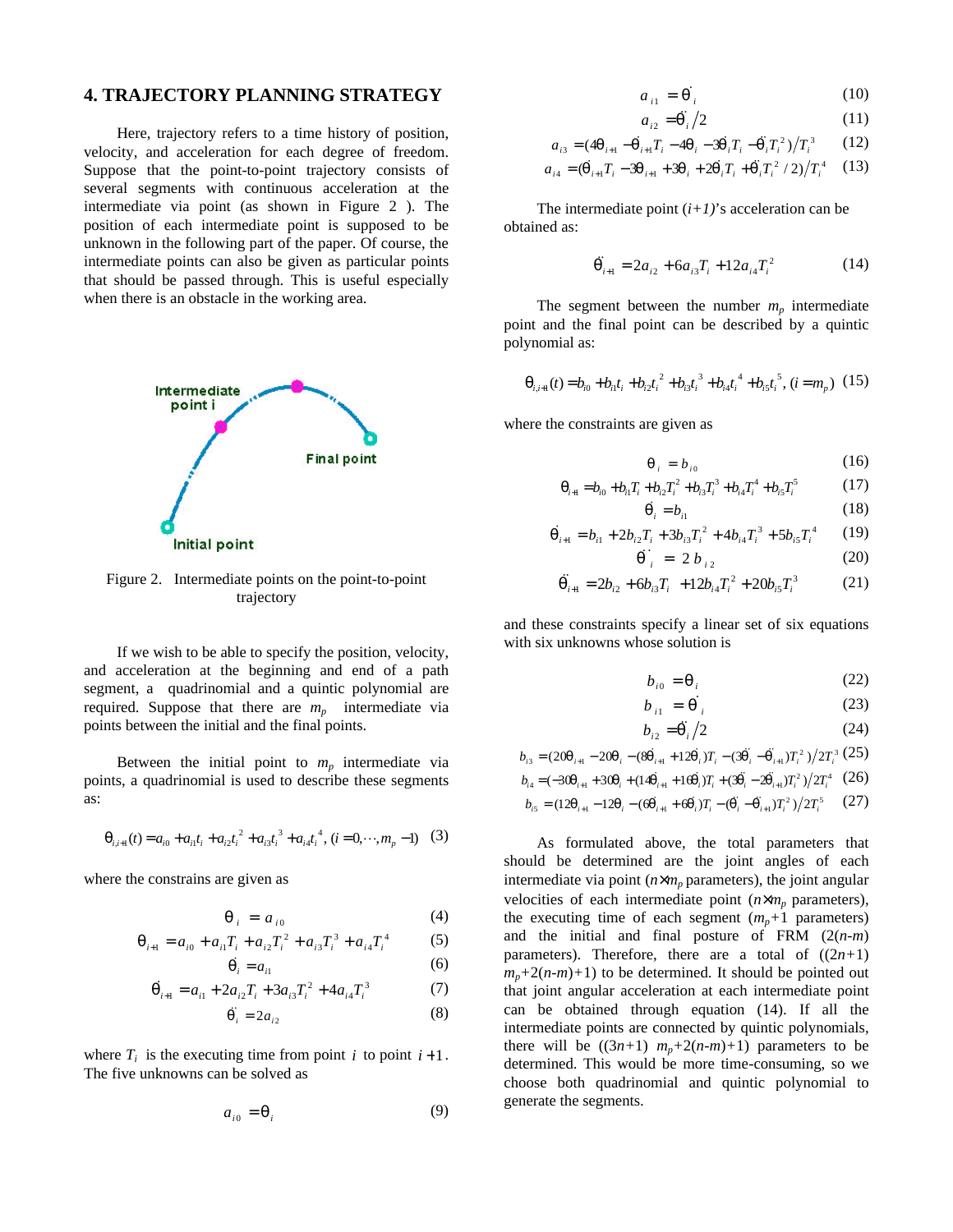# **5. OPTIMIZING TRAJECTORY USING GAs**

For a point-to-point trajectory planning problem for a FRM, the vibration deformation amplitude is one of the most important factors to be considered in the optimization. It is reasonable to assume that the vibrational deformation amplitude is the objective in the path planning process. Since the limitations of joint angles, joint angular velocities, joint angular accelerations and joint torques are considered in the optimization process, the objective and constraints are finally written as:

$$
f_m = \mathbf{a}_{vib} \to \min \tag{28}
$$

$$
S.t. \tq_{i, \min} \le q_i \le q_{i, \max} \t(i = 1, \cdots, n) \t(29)
$$

$$
\mathbf{W}_{i,\min} \le \mathbf{W}_i \le \mathbf{W}_{i,\max} \qquad (i = 1, \cdots, n) \tag{30}
$$

$$
\mathbf{e}_{i,\min} \le \mathbf{e}_i \le \mathbf{e}_{i,\max} \qquad (i = 1, \cdots, n) \tag{31}
$$

$$
\boldsymbol{t}_{i,\min} \leq \boldsymbol{t}_i \leq \boldsymbol{t}_{i,\max} \qquad (i=1,\cdots,n) \tag{32}
$$

where  $a_{vib}$  is the largest amplitude of vibrational deformation during the point-to-point path, *qi,min* and *qi,max* are the lower and upper permitted angle of  $i<sup>th</sup>$  joint,  $W_{i,min}$ and *wi,max* are the lower and upper permitted angular velocities of i<sup>th</sup> joint,  $e_{i,min}$  and  $e_{i,max}$  are the lower and upper permitted angular accelerations of  $i<sup>th</sup>$  joint,  $t_{i,min}$  and  $t_{i,max}$  are the lower and upper computed torque of  $i<sup>th</sup>$  joint, respectively.

Since the basic formulation of point-to-point motion is given, if the parameters of the motion have been determined, then the optimal trajectory can be easily determined. We use genetic algorithms to search for those parameters. GA programs have been described in detail [9].

In the procedure of GAs, initialization generates the first host population  $P_0$  randomly. The population  $P_N$  of the N<sup>th</sup> generation is formed by survivors of the last generation and new individuals generated through mutation and crossover. Single-point crossover is used to form the new generation. The point-to-point trajectory is finally selected when the termination condition is satisfied. The termination condition of the procedure can be maximum generations or a certain value according to different demand.

### **6. CASE STUDY**

A planar FRM with three flexible links is used for numerical simulation in case studies, as shown in Figure 1. The robot has one redundant freedom only in terms of positioning. Its parameters are given as: length of each link 250m*m*, height of cross section 3mm and width 4mm,

elastic modules  $7.1 \times 10^{10}$ Pa, shear modules  $2.6 \times 10^{10}$ Pa, lumped mass at each distal end of link 40g, lumped mass at endpoint 20g, moment of inertia of base joint 1.5×10-  ${}^{5}$ Kgm<sup>2</sup>, second joint  $1.0\times10^{-5}$ Kgm<sup>2</sup>, third joint  $0.5\times10^{-5}$  ${}^{5}$ Kgm<sup>2</sup>. The material for each link is aluminum. The case is simulated in the horizontal plane. There is no obstacle in the working area.

The constraints used in the following cases are: joint angle  $q_i \in [-2\pi, 2\pi]$  rad, angular velocities  $w_i \in [-8, 8]$  rad/s, angular accelerations  $e_i \in [-40, 40]$  rad/s<sup>2</sup>, computed torques *t1*∈[-2.5,2.5]Nm, *t2*∈[-1.5,1.5]Nm and *t3*∈[-1.0, 1.0]Nm, respectively.



Figure 3. Endpoint deformation amplitude of FRM versus number of generations

In this case study, only the vibrational amplitude is assumed to be the objective of optimization. One intermediate via point is assumed. It is also assumed that the executing time of each segment is one second. The termination condition used here is 200 generations. All the selected trajectories start from the same initial configuration. There are seven parameters to be determined in this case; they are: configuration at final point, the three joint angles and the three joint angular velocities at the intermediate point. The optimization process took about 30 minutes with a Pentium II 500MHz computer. The results are shown in the following figures.

It is found that the vibrational amplitude is reduced obviously (shown in Figure 3). Vibration at different generations can be found in details in Figure 4. The vibrational amplitude decreased rapidly between these generations. This reflects the ability of GAs to find solutions with efficiency.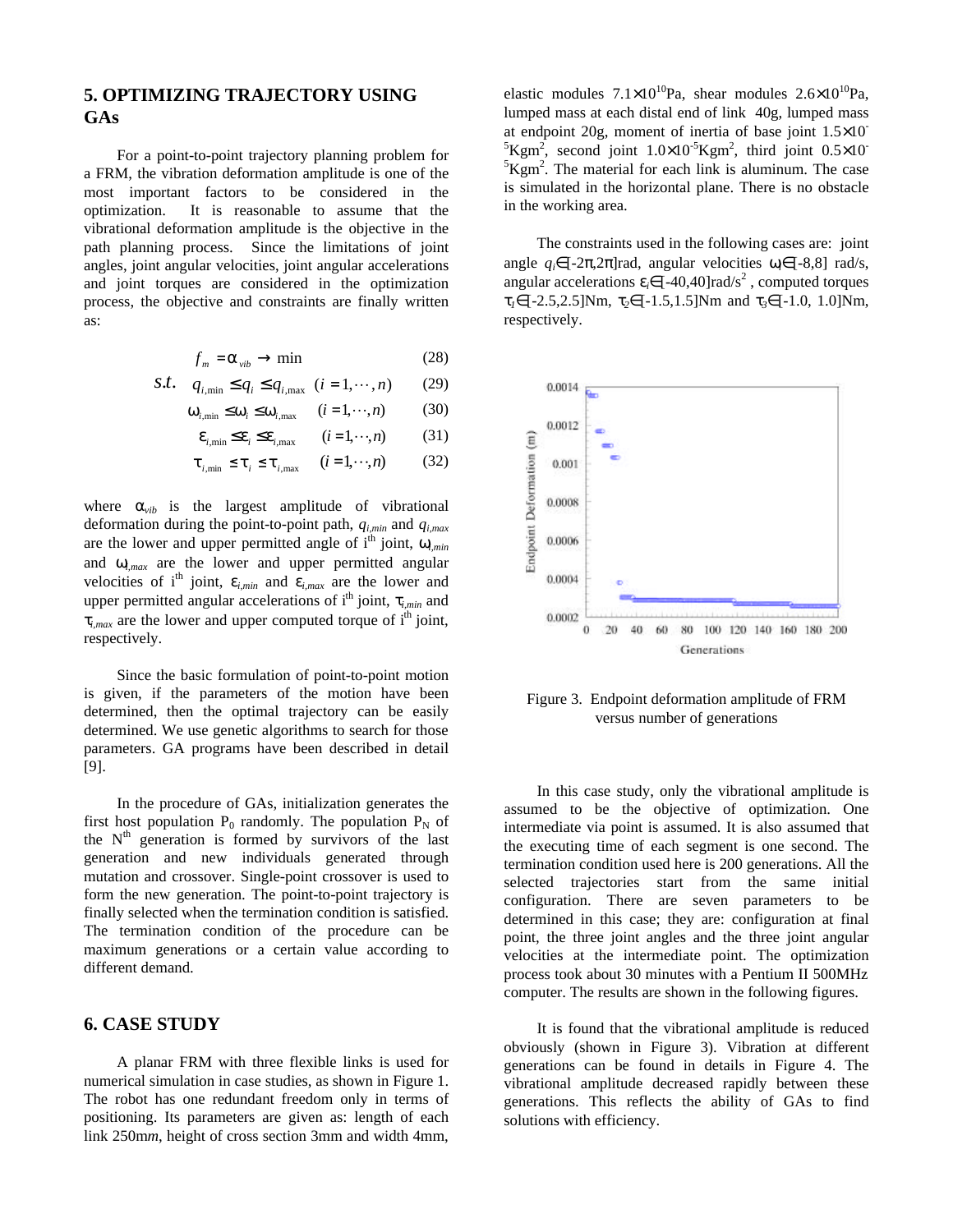

Figure 4. Endpoint deformation curves at  $10^{th}$ ,  $100^{th}$  and  $200<sup>th</sup>$  generations in X direction (left) and Y direction (right)

The joint angle, angular velocity, angular acceleration and computed joint torque of each joint at  $10<sup>th</sup>$ ,  $100<sup>th</sup>$  and  $200<sup>th</sup>$  generations are compared in Figures 5 through 7. It is noticeable that first and second joint angular accelerations at  $100<sup>th</sup>$  or  $200<sup>th</sup>$  generation are quite smooth; however, the third joint angular acceleration at the same generation has a sharp peak. This means that the third link swings to avoid acute inertia. Since the computed torque can be influenced by vibration, the results at different generations are also quite different, even at the end of trajectories (as shown in Figure 7).



Figure 5. The angle, angular velocity, angular acceleration and computed joint torque of the first joint at  $10^{th}$ ,  $100^{th}$  and  $200^{th}$  generation



Figure 6. The angle, angular velocity, angular acceleration and Computed joint torque of the second joint at  $10^{th}$ ,  $100^{th}$  and  $200^{th}$  generation



Figure 7. The angle, angular velocity, angular acceleration and Computed joint torque of the third joint at  $10^{th}$ ,  $100^{th}$  and  $200^{th}$  generation